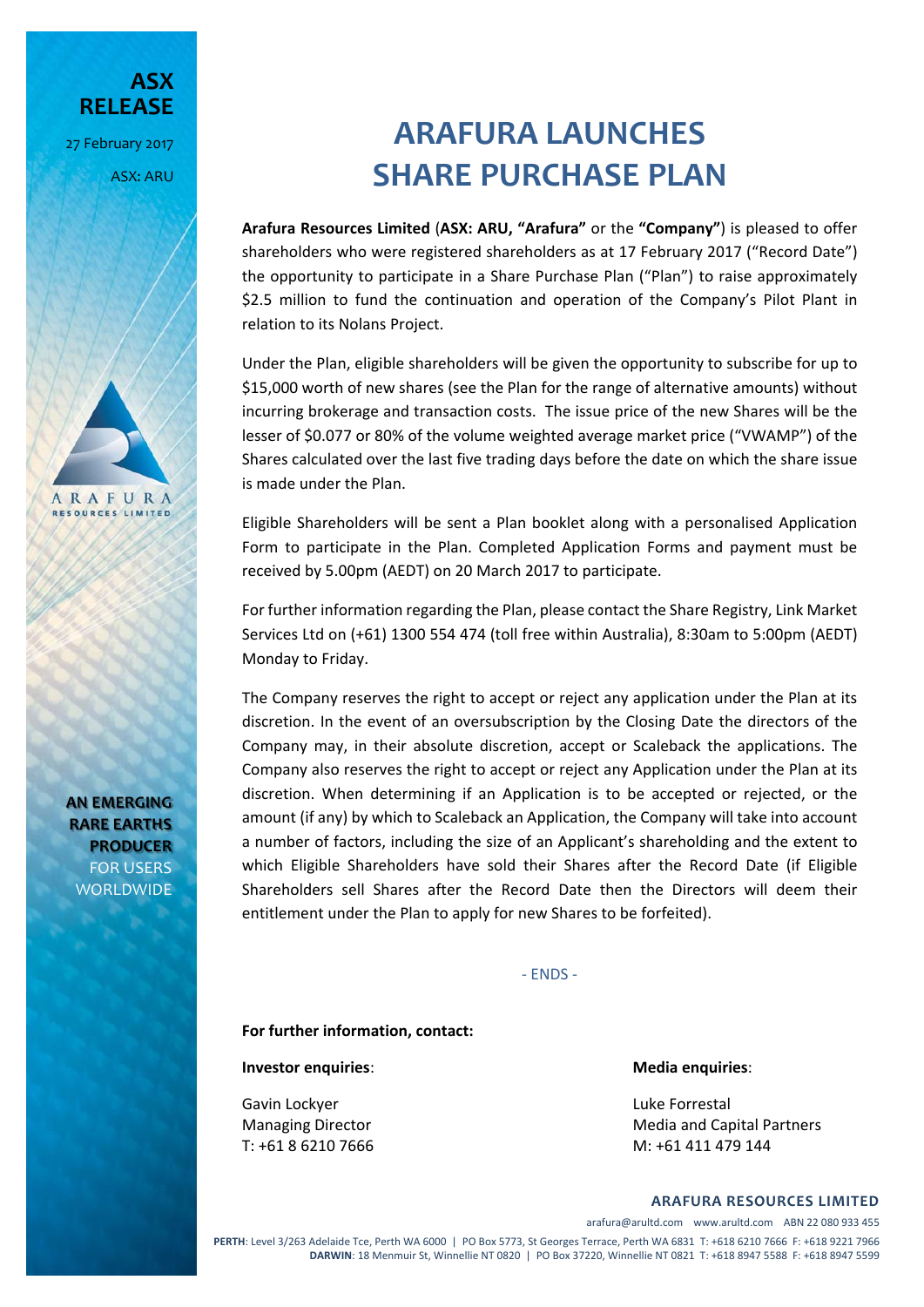**2017 SHARE PURCHASE PLAN** 

# **ARAFURA RESOURCES LIMITED ABN 22 080 933 455**

**This is an important document.** 

If you have any doubts as to what you should do, please consult your stockbroker, accountant or financial adviser.

*This document may not be released or distributed in the United States*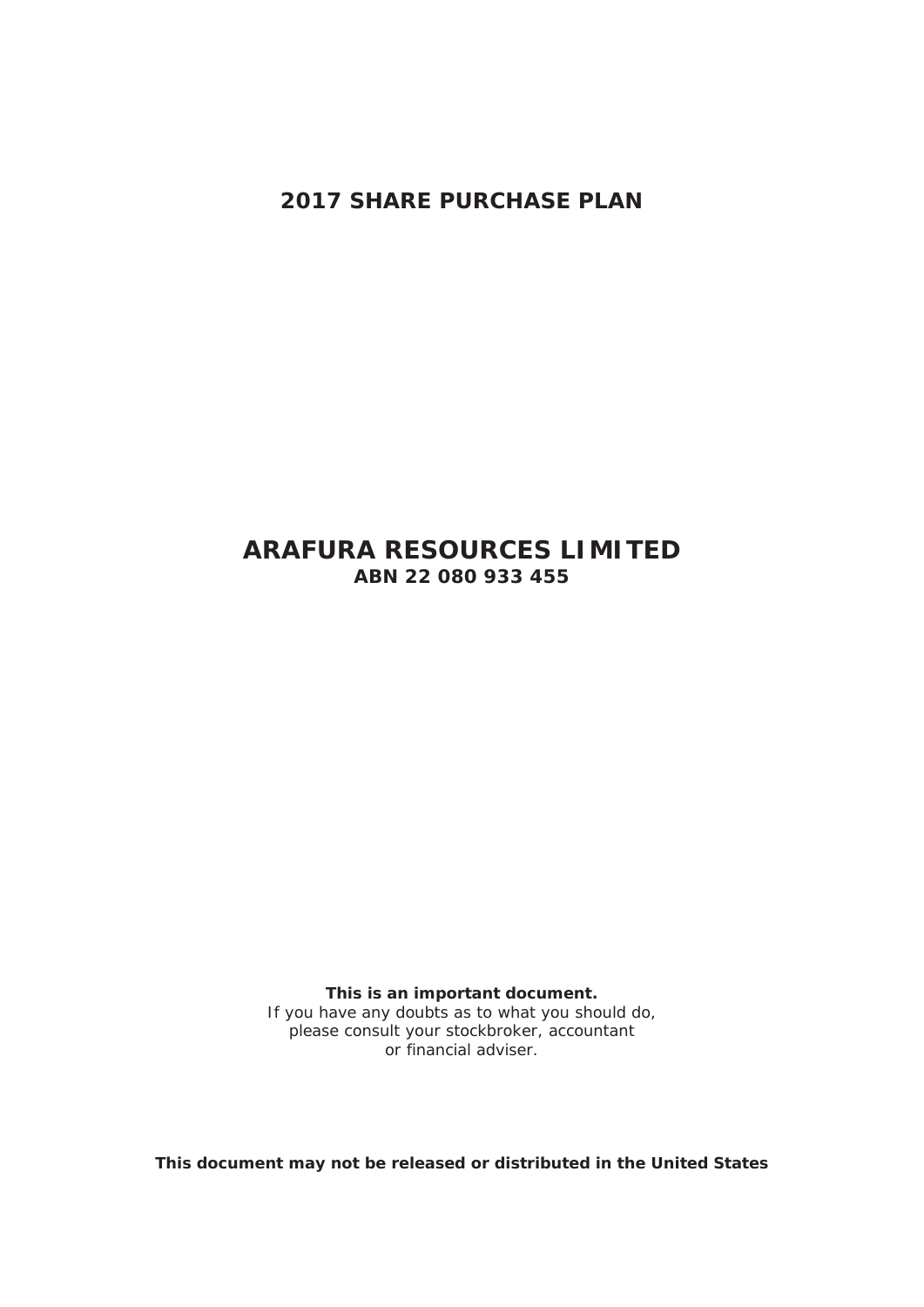# **OFFER AT A GLANCE**

# **Key dates:**

| Record Date          | 17 February 2017 | Date for determining Eligible Shareholders                            |  |
|----------------------|------------------|-----------------------------------------------------------------------|--|
| Announcement<br>Date | 20 February 2017 | Share Purchase Plan is announced to the<br>Market / Date of the Offer |  |
| <b>Opening Date</b>  | 27 February 2017 | Offer under Share Purchase Plan opens                                 |  |
| <b>Closing Date</b>  | 20 March 2017    | Share Purchase Plan closes at 5.00pm<br>(AEDT) on this date           |  |
| Allotment Date       | 27 March 2017    | Shares to be issued under Share Purchase<br>Plan are allotted         |  |
| Despatch Date        | 29 March 2017    | Confirmation of transaction despatched to<br>shareholders             |  |

\* Dates are indicative only and the Company retains the right to vary these dates without advance notice.

| <b>Issue Price</b>         |                                                                                   | The issue price will be the lesser<br>of:                                              |  |
|----------------------------|-----------------------------------------------------------------------------------|----------------------------------------------------------------------------------------|--|
|                            | a)                                                                                | \$0.077, being 80% of the VWAMP<br>of the Shares calculated over the                   |  |
|                            |                                                                                   | last 5 trading days prior to the<br>announcement of the Share                          |  |
|                            | b)                                                                                | Purchase Plan; and<br>80% of the VWAMP of the Shares                                   |  |
|                            |                                                                                   | calculated over the last 5 trading<br>days before the date on which the                |  |
|                            |                                                                                   | share issue is made under the<br>Plan.                                                 |  |
| <b>Application Amounts</b> | Under the offer, Eligible Shareholders may                                        |                                                                                        |  |
|                            | apply for new shares in the amount of<br>\$2,500, \$5,000, \$10,000, or \$15,000. |                                                                                        |  |
|                            |                                                                                   | The Company will divide the dollar amount<br>applied for by the Issue Price then round |  |
|                            | up the result to the nearest whole                                                |                                                                                        |  |
|                            | number, to determine the number of<br>shares applied for.                         |                                                                                        |  |

# **Key offer details:**

# **Important Notice:**

These materials (including the accompanying Application Form) do not constitute an offer of securities for issue or for sale, or an invitation to subscribe for securities, in any place outside Australia or New Zealand and this offer is only made to shareholders as at the Record Date with a Registered Address in Australia or in New Zealand.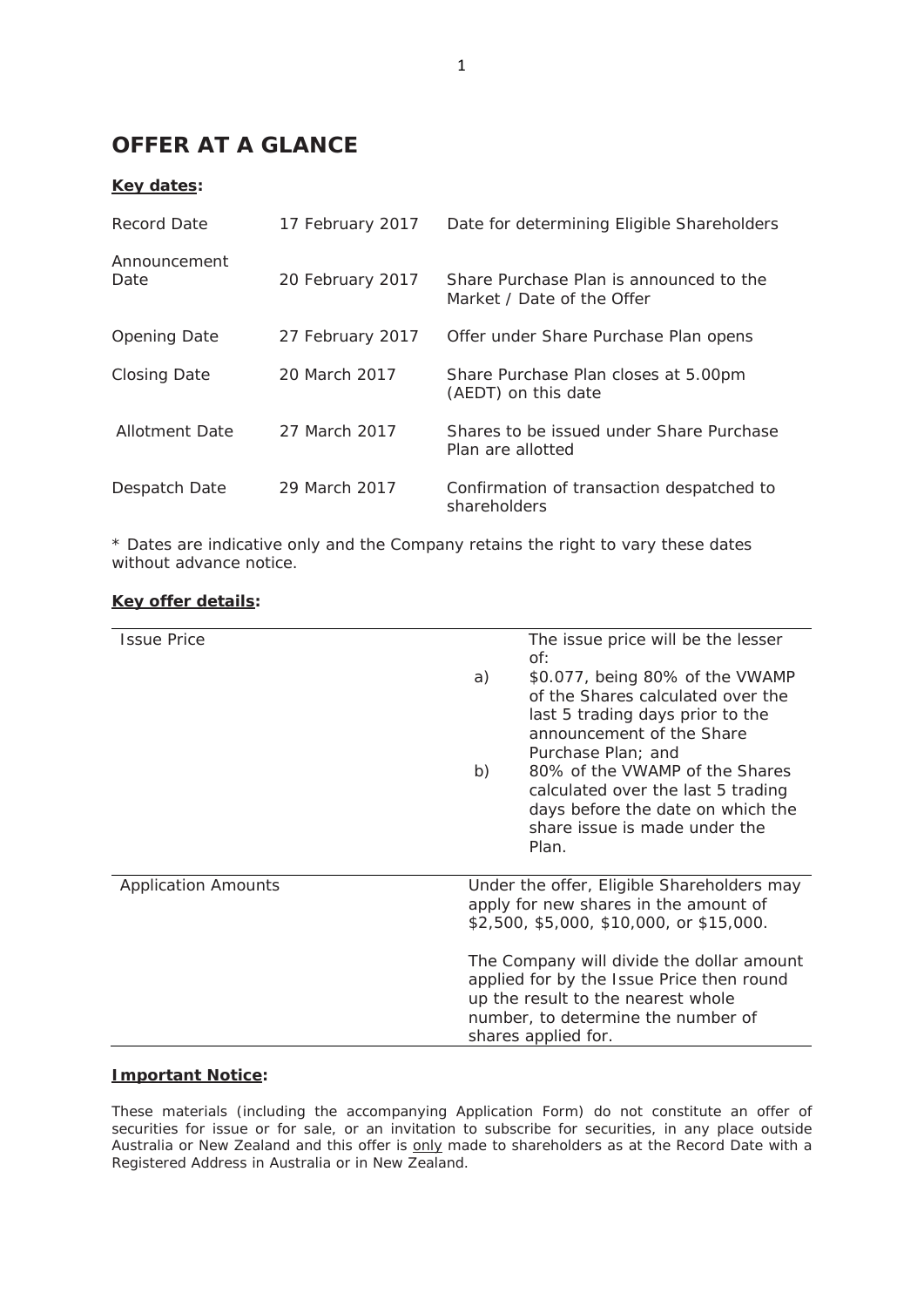The Share Purchase Plan may be varied, suspended or terminated by the Board at any time at the Board's absolute discretion without advance notice.

Neither the Company nor the Board accepts or assumes any liability to shareholders by reason of variation, suspension or termination of the Plan.

The acquisition of Shares in the Company under the Plan will have different ramifications depending upon the circumstances of each Eligible Shareholder.

These materials do not take into account the individual investment objectives, financial situation or particular needs of each Eligible Shareholder. Eligible Shareholders wanting to participate in the Plan should obtain independent advice in relation to the taxation and other consequences of an investment under the Plan before making a decision as to whether or not to participate in the Plan.

The market price for the Company's Shares may change between the Opening Date and the Allotment Date, but the Issue Price will not change during this period. If the market price of Shares falls below the Issue Price, the price paid for Shares under the Plan may be higher than the market price for the Company's Shares.

BPAY® payments or Application Forms (with accompanying payments of the Subscription Amount) must be received before 5.00pm (AEDT) on 20 March 2017.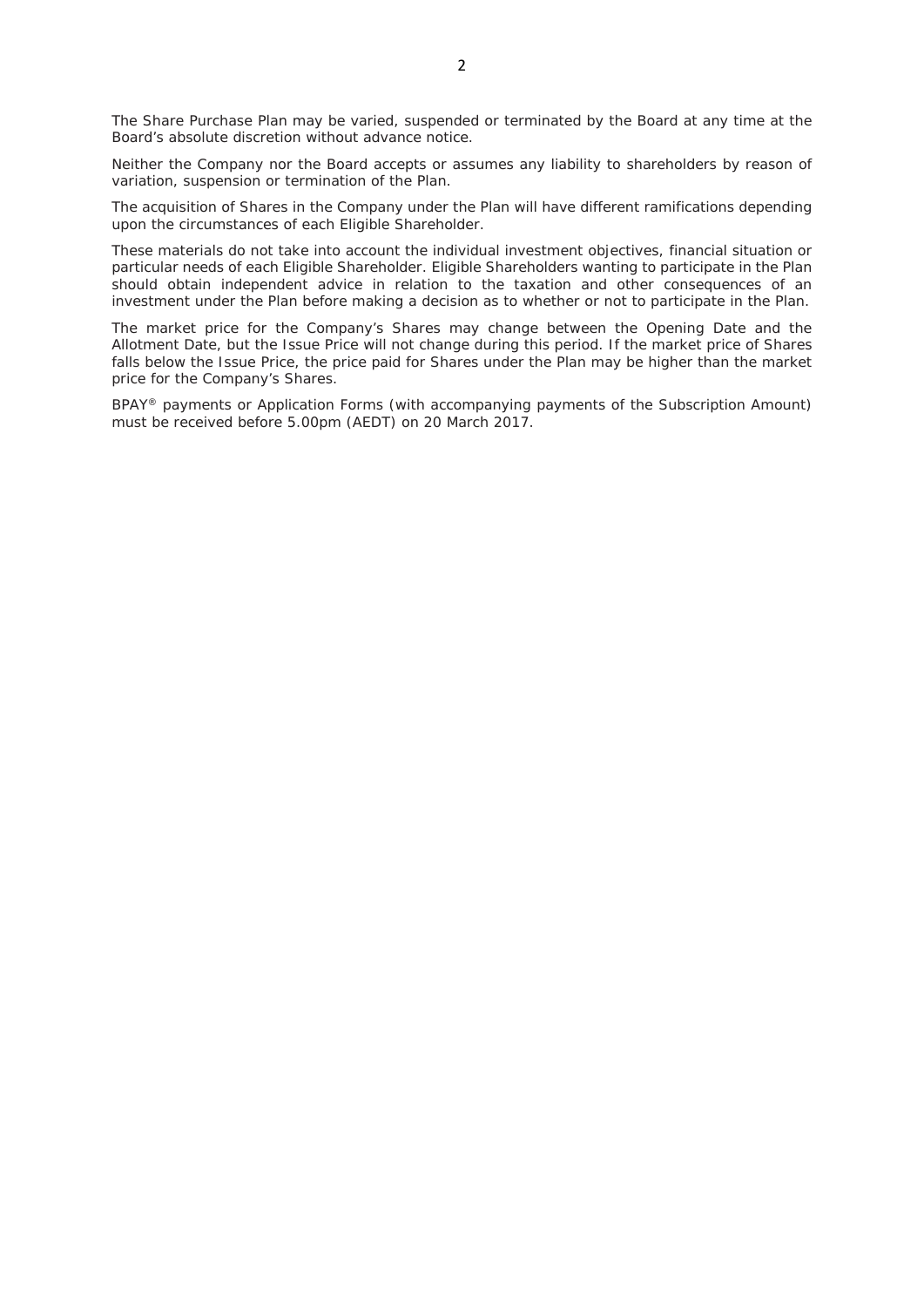# **QUESTIONS AND ANSWERS**

# *What is the Share Purchase Plan?*

The Share Purchase Plan ('**Plan**') provides Eligible Shareholders with the opportunity to purchase new Shares in the Company under the Plan without incurring brokerage or other transaction costs.

The Plan is governed by the Plan Rules (see Annexure A to this Plan booklet) which contains the terms and conditions. as well as some important definitions. Shares issued under the Plan will rank equally in every respect with existing issued fully paid ordinary Shares.

The offer is not underwritten.

# *Why is the Company issuing more Shares?*

The Company is seeking to raise approximately \$2,500,000 under the Plan by issuing new shares for the purpose of funding the continuation and operation of the Company's Pilot Plant in relation to its Nolans Project. Notwithstanding this, the Company reserves its absolute discretion to vary the amount raised under the Plan.

# *Am I an Eligible Shareholder?*

All shareholders as at the Record Date with a Registered Address in Australia or New Zealand are eligible to participate in the Plan. Shareholders who hold Shares on behalf of another person who resides outside Australia or New Zealand are not eligible to participate in the Plan. The Company is not making this offer to shareholders with Registered Addresses in countries outside Australia and New Zealand (on the basis that it is not practical for the Company to offer and issues Shares to persons with Registered Addresses in jurisdictions outside of Australia and New Zealand).

A registered holder who is a custodian, trustee or nominee within the definition of "custodian" in ASIC Class Order [CO 09/425] will need to submit a custodian certificate certifying the matters set out in ASIC Class Order [CO 09/425] in

order to participate on behalf of any beneficiaries. A pro-forma custodian certificate can be obtained by contacting the Share Registry on (+61) 1300 853 809.

### *Are Eligible Shareholders required to participate in the Plan?*

Participation in the Plan is optional for Eligible Shareholders. If an Eligible Shareholder wants to participate in the Plan, it may purchase Shares in accordance with the Plan Rules. If an Eligible Shareholder does not want to participate in the Plan, then they should take no action in relation to the offer.

Before deciding on whether to participate in the Plan, and in particular before completing any Application for Shares by submitting an Application form or making a BPAY® payment, you should consider the Company's disclosures of operating and financial performance and, if necessary, consult your financial adviser.

# *How much can I invest under the Plan?*

Eligible Shareholders may apply for new shares in the amount of \$2,500, \$5,000, \$10,000 or \$15,000.

The Company may Scaleback allocations under the Plan in its sole discretion, including for the purpose of complying with ASX Listing Rule 7.2, Exception 15. If the Company undertakes a Scaleback, the number of Shares applied for on each Application will be scaled back on a pro-rata basis and any difference in purchase price will be refunded by the Company without interest following allotment.

# *Can I apply for more than \$15,000 worth of shares?*

No. Eligible Shareholders may not subscribe for a parcel of Shares valued at more than \$15,000.

# *Can I apply for less than \$15,000 worth of shares?*

Yes. Eligible Shareholders may subscribe for a parcel of Shares in the amount of \$2,500, \$5,000, \$10,000 or \$15,000.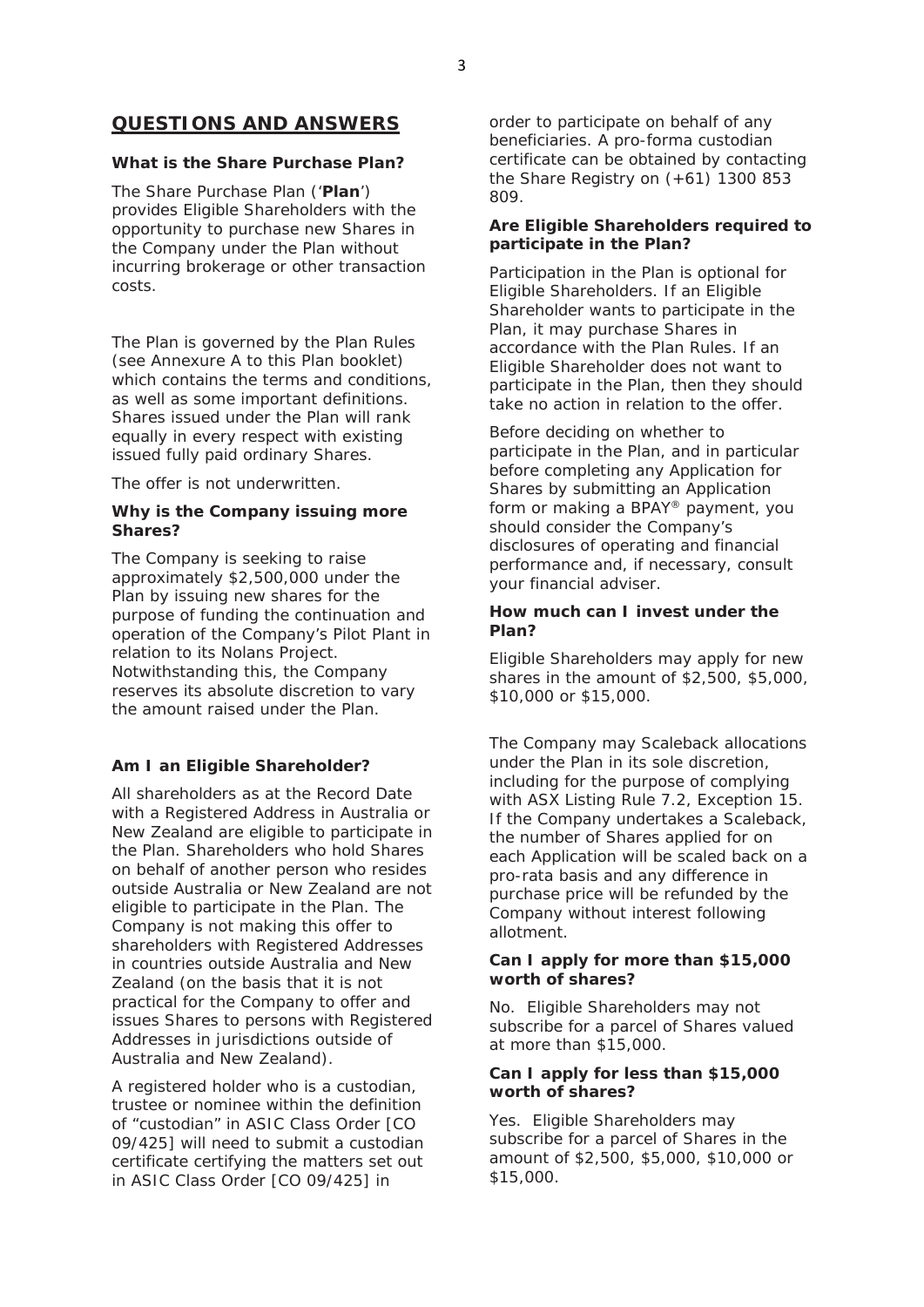#### *What is the Issue Price?*

The issue price will be the lesser of:

- $(a)$  \$0.077, being 80% of the VWAMP of the Shares calculated over the last 5 trading days prior to the announcement of the Share Purchase Plan; and
- (b) 80% of the VWAMP of the Shares calculated over the last 5 trading days before the date on which the share issue is made under the Plan.

The calculation of the Issue Price will not change during the offer period.

#### *What risks are associated with investing under the Plan?*

The market price for the Company's Shares may change between the Opening Date and the Allotment Date, but the Issue Price will not change during this period. If the market price of Shares falls below the Issue Price you may be financially disadvantaged by purchasing Shares under the Plan (because the price paid for Shares under the Plan may be higher than the market price for the Company's Shares). You may choose not to participate in the Plan.

#### *When can I sell Shares purchased under the Plan?*

Shares issued under the Plan may be sold or transferred on ASX at any time after quotation of the shares. The quotation date is expected to be on or about 27 March 2017. The Company will apply to the ASX for quotation of all Shares issued under the Plan following the processing of those Applications received from Eligible Shareholders by the Closing Date.

#### *How do I apply for Shares under the Plan?*

Eligible Shareholders can subscribe for Shares under the Plan in one of two ways, depending upon whether payment is to be made by cheque or by  $BPAY^@$ .

#### To pay by cheque:

Eligible Shareholders must complete the personalised Application Form enclosed

with this Plan booklet and return it together with a cheque in payment of the Subscription Amount by post in the enclosed stamped addressed envelope (New Zealand Eligible Shareholders will need to affix the appropriate postage stamp) to:

> Arafura Resources Limited c/o Link Market Services Limited Locked Bag A14 Sydney South NSW 1235 Australia

The Application Form and cheque must be received before 5.00pm (AEDT) on the Closing Date.

#### To pay by BPAY<sup>®</sup>:

Eligible Shareholders must make payment by BPAY® following the instructions on the Application Form so that the BPAY® payment is received before 5.00pm (AEDT) on the Closing Date. An Application Form does not need to be submitted if paying by BPAY®.

#### *What is the Subscription Amount?*

The Subscription Amount is calculated as the number of Shares applied for multiplied by the Issue Price.

#### *How many Shares will I receive?*

Eligible Shareholders will receive the number of Shares applied for subject to the Company undertaking a Scaleback. The Company will divide the dollar amount you have applied for by the Issue Price then round up the result to the nearest whole number, in order to determine the number of Shares you have applied for. The Company may, in its absolute discretion, undertake a Scaleback, including for the purpose of complying with ASX Listing Rule 7.2, Exception 15. If the Company undertakes a Scaleback, the number of Shares applied for on each Application will be scaled back on a pro-rata basis and any difference in purchase price will be refunded by the Company without interest following allotment.

#### *Will the offer be available again?*

The Plan is intended to be a one-off offer to Eligible Shareholders, providing them with an opportunity to purchase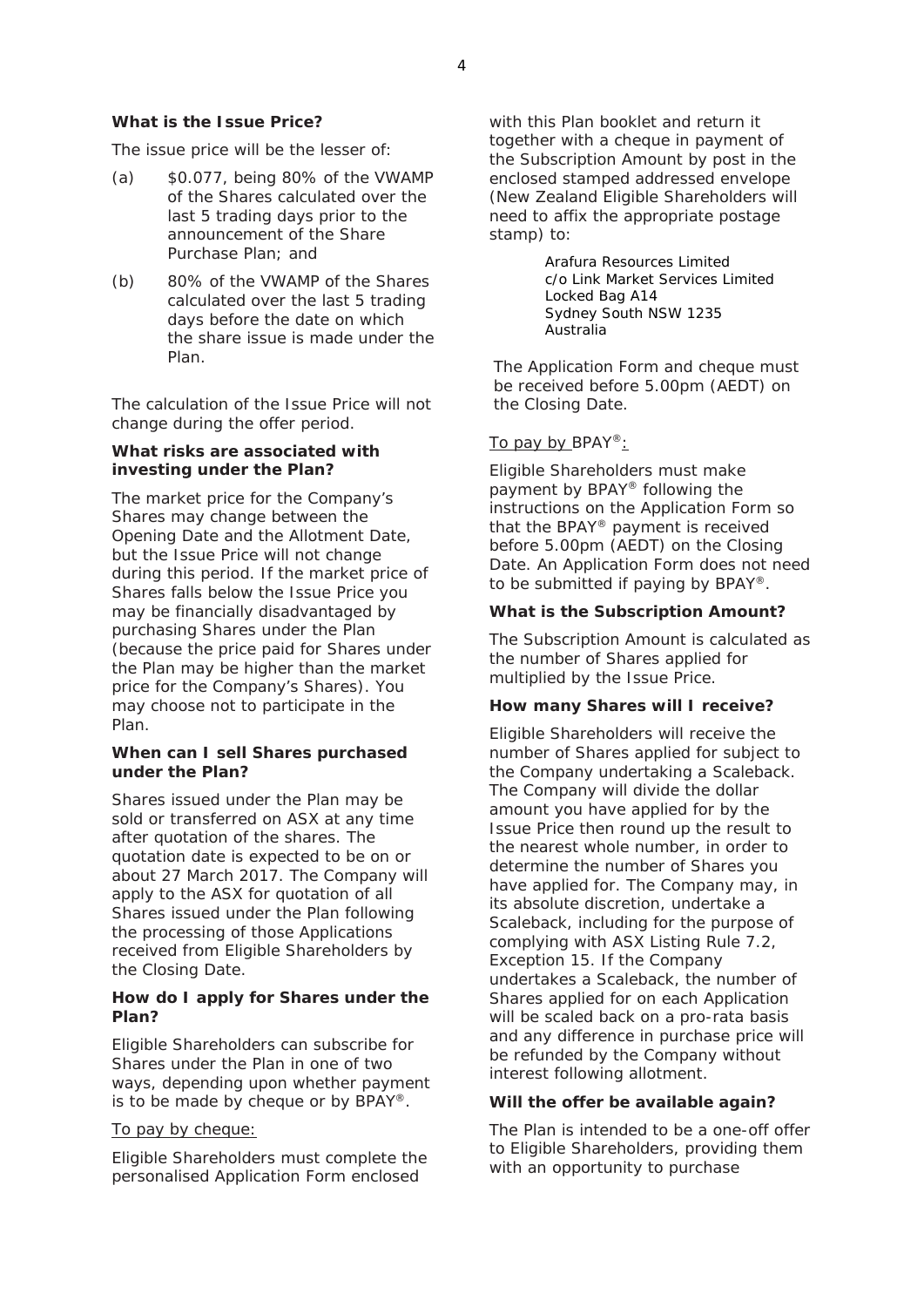additional Shares without incurring any brokerage or other transaction costs. However, the Board retains the right to make similar offers under future Share Purchase Plans.

#### *Contact us*

If you have any further queries in relation to the Plan, please contact the Share Registry on (+61) 1300 853 809.

**BPAY® payments or Application Forms (with accompanying payments of the Subscription Amount) must be received before 5.00pm (AEDT) on 20 March 2017.**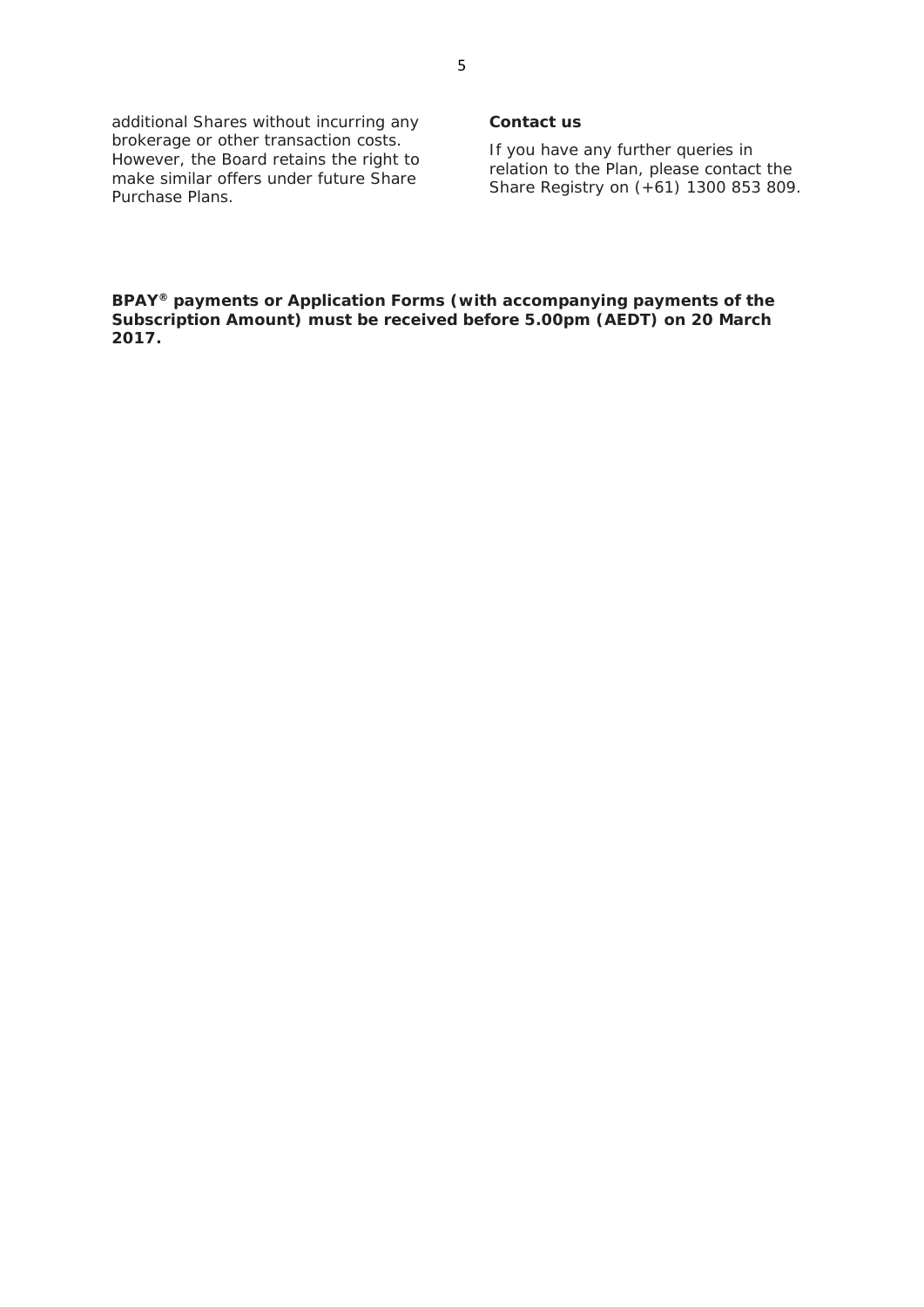#### **ANNEXURE A**

# RULES OF THE SHARE PURCHASE PLAN

# **1. DEFINITIONS AND INTERPRETATIONS**

1.1 When used in these Rules, the words listed will, except to the extent that the context otherwise requires, have the following meanings:

'**Application**' means an application for Shares under this Plan;

'**Application Form**' means a personalised application form pursuant to which Eligible Shareholders may apply for Shares under the Plan;

**'AEDT'** means Australian Eastern Daylight Time;

'**ASIC**' means the Australian Securities and Investments Commission;

'**ASX**' means Australian Securities Exchange or ASX Limited, as applicable;

'**Board**' means the Board of directors of the Company;

'**BPAY®**' means electronic funds transfer of funds using details contained on the Application Form;

'**Company**' means Arafura Resources Limited ABN 22 080 933 455;

'**Constitution**' means the constitution of the Company;

'**Custodian**' has the meaning given to the term 'custodian' in ASIC Class Order [CO 09/425];

'**Directors**' means the directors of the Company;

'**Eligible Shareholder**' means a shareholder in the Company as at the Record Date with a Registered Address in Australia or in New Zealand;

'**Issue Price**' means the lesser of:

- (a) \$0.077, being 80% of the VWAMP of the Shares calculated over the last 5 trading days prior to the announcement of the Share Purchase Plan; and
- (b) 80% of the VWAMP of the Shares calculated over the last 5 trading days before the date on which the share issue is made under the Plan.

'**Participating Beneficiary**' has the meaning given in Rule 3.8;

'**Plan**' or '**Share Purchase Plan**' means this share purchase plan;

'**Plan Rules**' or '**Rules**' means these rules and includes the Application Form;

'**Registered Address**' means the address of an Eligible Shareholder as shown in the Share Register;

'**Scaleback**' means a pro-rata reduction in the number of Shares allotted to Eligible Shareholders who make an Application. The Company has full discretion in deciding whether to Scaleback Applications;

'**Share**' means a fully paid ordinary share in the Company;

'**Share Register**' means the register of all shareholders of the Company maintained by the Share Registry;

**'Share Registry**' means Link Market Services Ltd, 1A Homebush Bay Drive, Rhodes, New South Wales, Australia, 2138;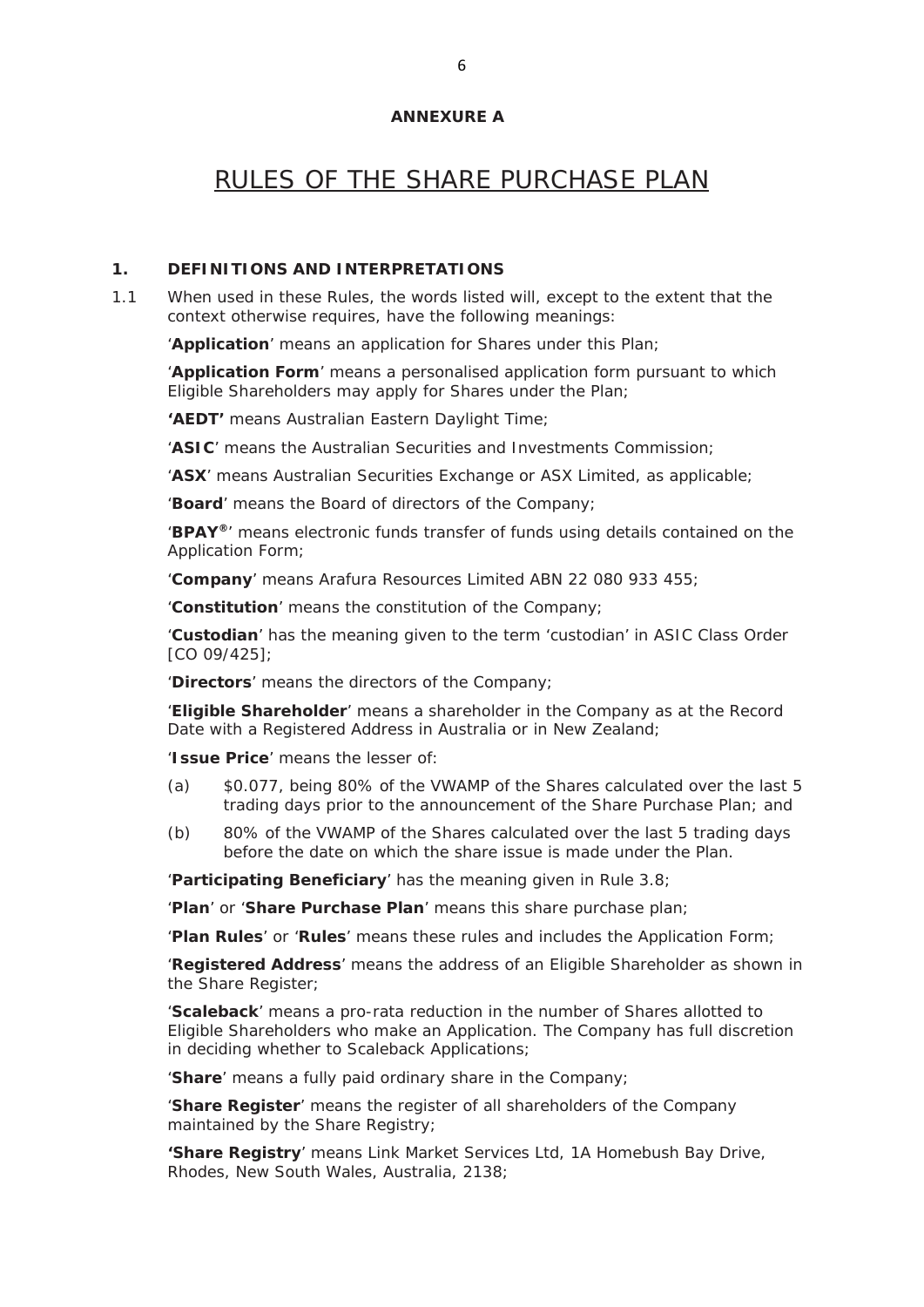'**Subscription Amount**' means the dollar amount calculated by multiplying the number of Shares applied for by the Issue Price; and

**'VWAMP'** means volume weighted average market price.

- 1.2 Words importing the singular include the plural and vice versa, words importing any gender include other genders and 'person' includes a corporation.
- 1.3 A reference to dollars or \$ is a reference to Australian dollars.

# **2. OFFER TIMETABLE**

- 2.1 This offer is dated and taken to be made on 20 February 2017.
- 2.2 This offer opens on 27 February 2017 ('**Opening Date**').
- 2.3 Only those shareholders recorded in the Share Register as at 5.00pm (AEDT) on 17 February 2017 ('**Record Date**') with a Registered Address in Australia or in New Zealand will be eligible to participate in the Plan.
- 2.4 This offer closes at 5.00pm (AEDT) on 20 March 2017 or such other time and date as determined by the Company and announced in writing to shareholders ('**Closing Date**'). All Application Forms with accompanying payments of the Subscription Amount and all BPAY® payments (as applicable) must be received before the Closing Date.
- 2.5 It is intended that Shares will be allotted on or about the fifth business day after the Closing Date ('**Allotment Date**').
- 2.6 Any Scaleback will be announced on the Allotment Date. The Company expects refund cheques in payment of any Scaleback amount will be despatched on or about the fifth business day after the Closing Date ('**Scaleback Refund Date**').
- 2.7 The Company anticipates trading on ASX of new Shares issued under the Plan will commence on or about 27 March 2017.
- 2.8 The Company has the discretion to change, at any time, any of these dates, regardless of whether the offer has opened or Applications have been received.

# **3. PARTICIPATION IN THE PLAN**

- 3.1 Participation in the Plan is subject to these Rules. The offer made under this Plan is made only to Eligible Shareholders.
- 3.2 This offer is non-renounceable (that is, Eligible Shareholders are not permitted to transfer their entitlement to any Shares offered under the Plan).
- 3.3 The Board may refuse to accept or may suspend or withdraw any Application if that Application might:
	- (a) prejudice the effective operation of the Plan; or
	- (b) give rise to breaches of applicable laws (whether in Australia or overseas) by the Company or its officers or by Eligible Shareholders or their associates,

and may, in its discretion, reject any Application if:

- (c) it considers that the Application (whether alone or in conjunction with other Applications) does not comply, or it is not reasonably satisfied that the Application (whether alone or in conjunction with other Applications) complies, with the requirements of ASIC Class Order [CO 09/425] (as amended, replaced or supplemented) or any other requirements prescribed by ASIC;
- (d) a cheque is dishonoured;
- (e) an Application Form is incomplete or invalid; or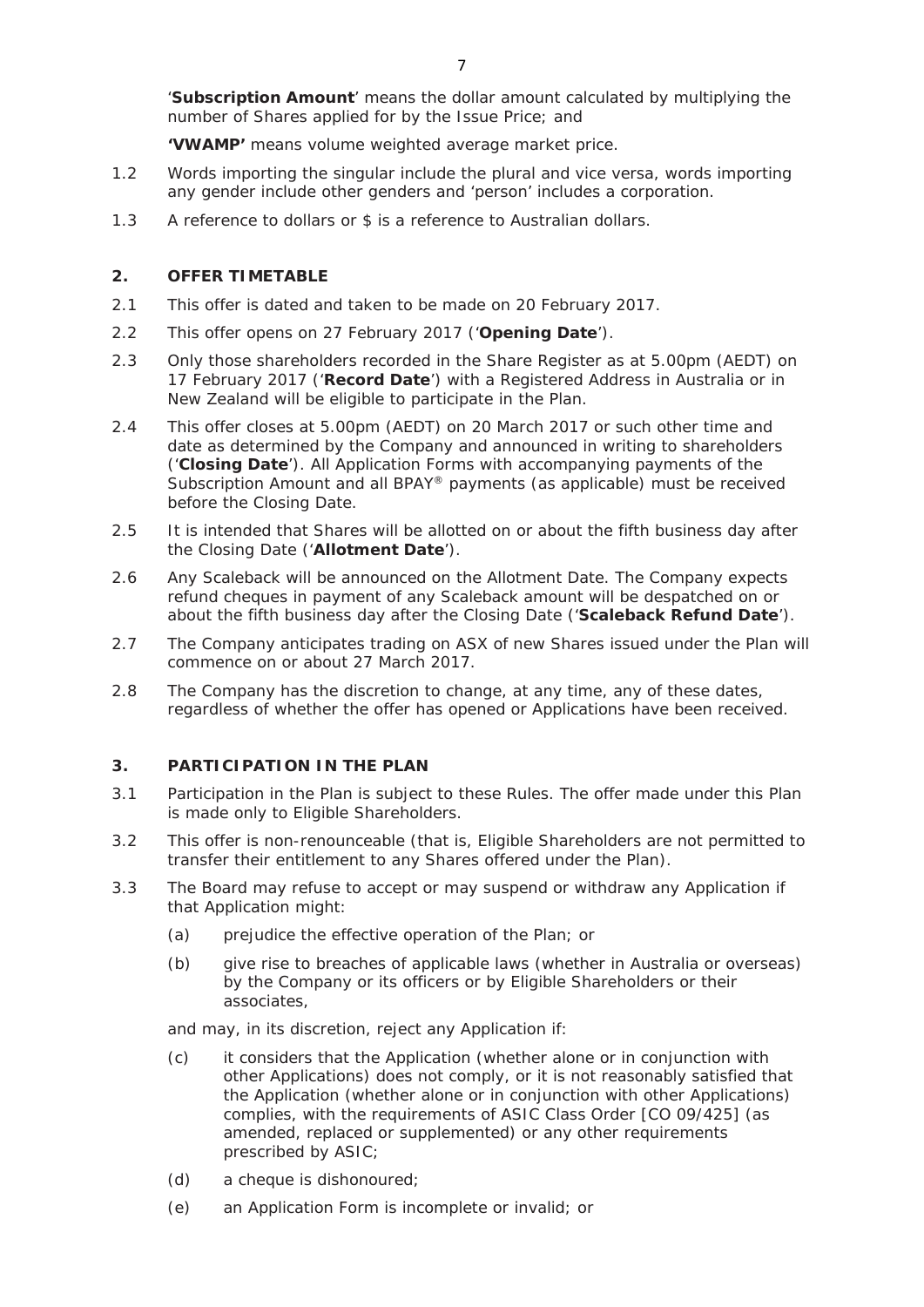- (f) payment of the Subscription Amount is received after the Closing Date.
- 3.4 It is the responsibility of each Eligible Shareholder to obtain any necessary approvals and consents to enable them to participate in the Plan.
- 3.5 The Directors are entitled (but not obliged) to refuse an Application where an Eligible Shareholder has, in the opinion of the Directors, split a shareholding, or acquired Shares as part of such a split, in order to attempt to increase the number of Shares that may be allotted under the Plan to that Eligible Shareholder or another person.
- 3.6 Eligible Shareholders may only subscribe for a parcel of Shares in the amount of \$2,500, \$5,000, \$10,000, or \$15,000.

If the amount of payment tendered is greater than \$15,000 – subject to Scaleback, the Company will allot the maximum of number of Shares to the Eligible Shareholder and will refund the excess application money (without interest) to the Eligible Shareholder.

If the amount of payment tendered is less than the minimum of \$2,500– the Company will not allot any Shares to the Eligible Shareholder and will refund the application money (without interest) to the Eligible Shareholder.

If the amount of payment tendered is zero or the payment is invalid – the Company will not allot any Shares to the Eligible Shareholder and will refund the application money (without interest) to the Eligible Shareholder.

If the amount of payment tendered does not match the number of shares applied for, then the Company may choose to allot the number of Shares equal to the amount of payment validly tendered.

- 3.7 Eligible Shareholders that receive more than one Application Form under the Plan (for example, if the Eligible Shareholder has more than one shareholding but under separate accounts) may apply on different Application Forms or make different BPAY® payments, but may not make an Application which will result in the Eligible Shareholder applying for more than \$15,000 worth of Shares under the Plan.
- 3.8 If an Eligible Shareholder is a Custodian and is expressly noted on the Share Register as holding Shares in the Company on behalf of a person (the "**Participating Beneficiary"**), or on behalf of a "downstream custodian" within the definition of ASIC Class Order [CO 09/425] who holds the beneficial interest in Company shares on behalf of a Participating Beneficiary, such Eligible Shareholder may apply for up to a maximum of \$15,000 worth of shares for each Participating Beneficiary, subject to providing a custodian certificate to the Company certifying the matters set out in paragraph 9 of ASIC Class Order [CO 09/425]. A pro-forma custodian certificate can obtained by contacting the Share Registry on (+61) 1300 853 809.
- 3.9 Eligible Shareholders that are joint holders of Shares in the Company will be taken to be a single registered holder of Shares for the purposes of determining whether they are an Eligible Shareholder and an Application, and certification as part of the Application Form, by one joint holder will be effective in respect of the other joint holders.
- 3.10 The Company has an absolute discretion to accept and treat as valid an Application Form which does not satisfy the provisions of the Plan Rules. The Company may (but will be under no obligation to) correct or amend defective Application Forms on behalf of Eligible Shareholders.
- 3.11 Where the Company rejects an Application, the Company will promptly return to the Eligible Shareholder any relevant application money provided by the Eligible Shareholder to the Company (without interest).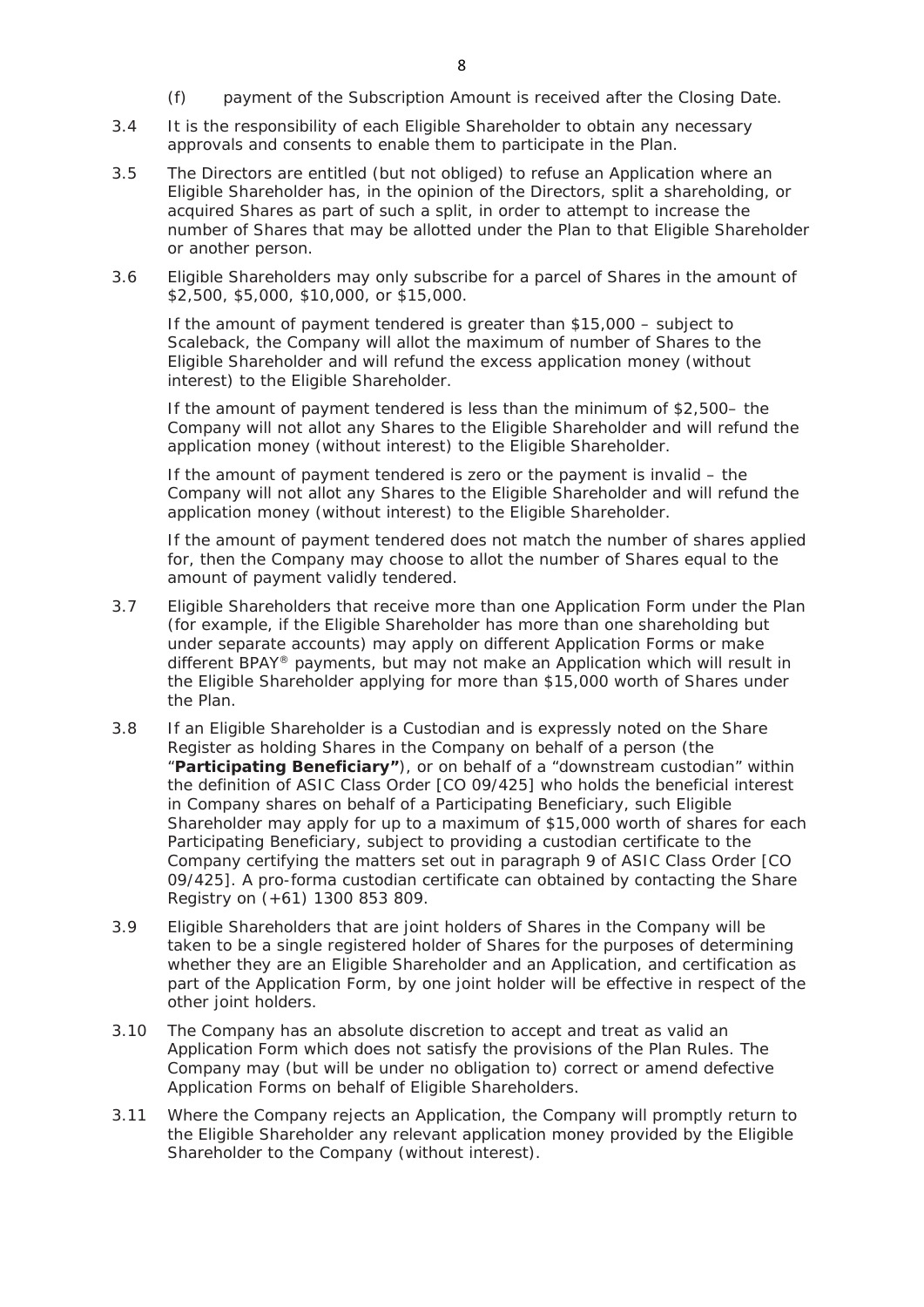# **4. APPLICATION TO PARTICIPATE**

- 4.1 To participate in the Plan an Eligible Shareholder must follow the instructions on the Application Form and either:
	- (a) complete an Application Form and return it to the Share Registry together with a cheque; or
	- (b) make payment by BPAY® for the Subscription Amount,

so that the Application Form and cheque or BPAY® payment is received by the Share Registry by 5.00pm (AEDT) on the Closing Date in accordance with the instructions on the Application Form. Where payment is made by BPAY®, an Application Form does not need to be submitted.

- 4.2 Where payment is by cheque, Application Forms must specify the Subscription Amount (in dollars) and be accompanied by a cheque in payment of the Subscription Amount. The Company reserves the right to reject any Application where there is non-compliance with this Rule.
- 4.3 Shares issued under the Plan will be issued as ordinary shares at the Issue Price and will be credited as fully paid.
- 4.4 Applications and payments may not be withdrawn once received by the Company.

# **5. OPERATION OF THE PLAN**

- 5.1 By submitting an Application Form or making a BPAY® payment, an Eligible Shareholder certifies and represents that:
	- (a) in relation to all Shares applied for by the Eligible Shareholder under the Plan, the Eligible Shareholder does not make the Application for any other person in circumstances which might involve any breach of securities laws of any jurisdiction; and
	- (b) it agrees to be bound by the Company's Constitution in respect of all the Shares issued to the Eligible Shareholder under the Plan; and
	- (c) the total price of all Shares purchased (or applied for) by the Eligible Shareholder, or which the Eligible Shareholder has instructed a Custodian to acquire on its behalf, under this offer and/or any similar offer made by the Company in the 12 months prior to the date of submission of the Application Form or the date of making a BPAY® payment, does not exceed \$15,000, unless the Eligible Shareholder is applying as a Custodian for one or more Participating Beneficiaries and has complied with Rule 3.8.

# **6. ISSUE PRICE AND SHARES ISSUED UNDER THE PLAN**

- 6.1 The Issue Price is set in Rule 1.1 above and is the lesser of:
- (a) \$0.077, being 80% of the VWAMP of the Shares calculated over the last 5 trading days prior to the announcement of the Share Purchase Plan; and
- (b) 80% of the VWAMP of the Shares calculated over the last 5 trading days before the date on which the share issue is made under the Plan.

The market price of Shares on the ASX may rise and fall between the date of this offer and the date when the Company issues Shares under the Plan. The calculation of the Issue Price will not change during the offer period.

6.2 In the absence of a Scaleback and subject to Rule 5.1(c) being true, the number of Shares to be issued to the Eligible Shareholder will be calculated by dividing the value of the Shares that the Eligible Shareholder applies for by the Issue Price (subject to Rule 3.6 above).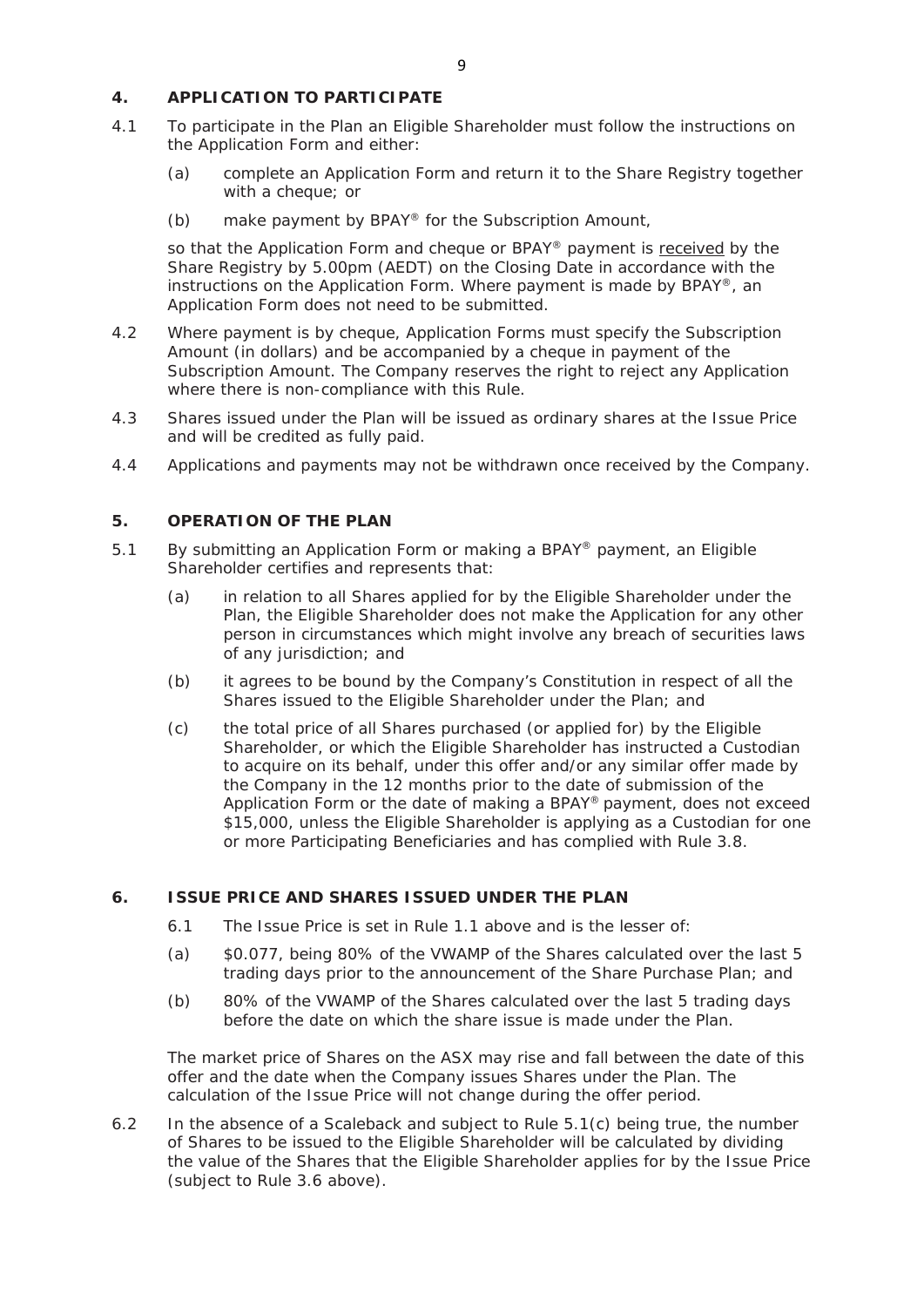- 6.3 Shares issued under the Plan will rank equally in all respects with existing ordinary fully paid Shares.
- 6.4 Shares issued to Eligible Shareholders under the Plan will be registered on the Share Register.
- 6.5 The Company will promptly, following the allotment and issue of Shares under the Plan:
	- (a) apply to ASX Limited for official quotation by ASX Limited of all new Shares issued under the Plan; and
	- (b) send a confirmation of allotment in respect thereof to the relevant shareholder at the shareholder's Registered Address.

# **7. COST TO ELIGIBLE SHAREHOLDERS**

- 7.1 Subject to Rule 7.2, no brokerage, commission or other transaction costs will be payable by an Eligible Shareholder in respect of Shares issued under the Plan.
- 7.2 In the event of a change in legislation or regulation so that at the date of any allotment or issue stamp duty or any other tax or duty is payable in respect thereof, the amount of such stamp duty or other tax or duty shall be paid by the Eligible Shareholder to whom the Shares are issued and, in respect of each such Share, included in the calculation of the Issue Price.

# **8. NON-PARTICIPATION**

Participation in the Plan is voluntary. It shall be a matter for each Eligible Shareholder to determine whether or not they make an Application for Shares under the Plan.

# **9. SCALEBACK**

- 9.1 The Company may undertake a Scaleback in its sole discretion, including for the purpose of complying with ASX Listing Rule 7.2, Exception 15. If the Scaleback produces a fractional number of Shares when applied to a parcel of Shares, the number of Shares allocated will be rounded down to the nearest whole number of **Shares**
- 9.2 If the Company undertakes a Scaleback, the difference between the value of the Shares allotted and the number of Shares applied for will be refunded (without interest) by cheque mailed on the Scaleback Refund Date (as defined in Rule 2.6 above).
- 9.3 The Company reserves the right to accept or reject any application under the Plan at its discretion. In the event of an oversubscription by the Closing Date the directors of the Company may, in their absolute discretion, accept or Scaleback the applications. The Company also reserves the right to accept or reject any Application under the Plan at its discretion. When determining if an Application is to be accepted or rejected, or the amount (if any) by which to Scaleback an Application, the Company will take into account a number of factors, including the size of an Applicant's shareholding and the extent to which Eligible Shareholders have sold their Shares after the Record Date (if Eligible Shareholders sell Shares after the Record Date then the Directors will deem their entitlement under the Plan to apply for new Shares to be forfeited).

# **10. BOARD'S POWERS IN RELATION TO THE ADMINISTRATION, VARIATION, SUSPENSION OR TERMINATION OF THE PLAN**

10.1 The Plan will be administered by the Board of Directors which has the power to: